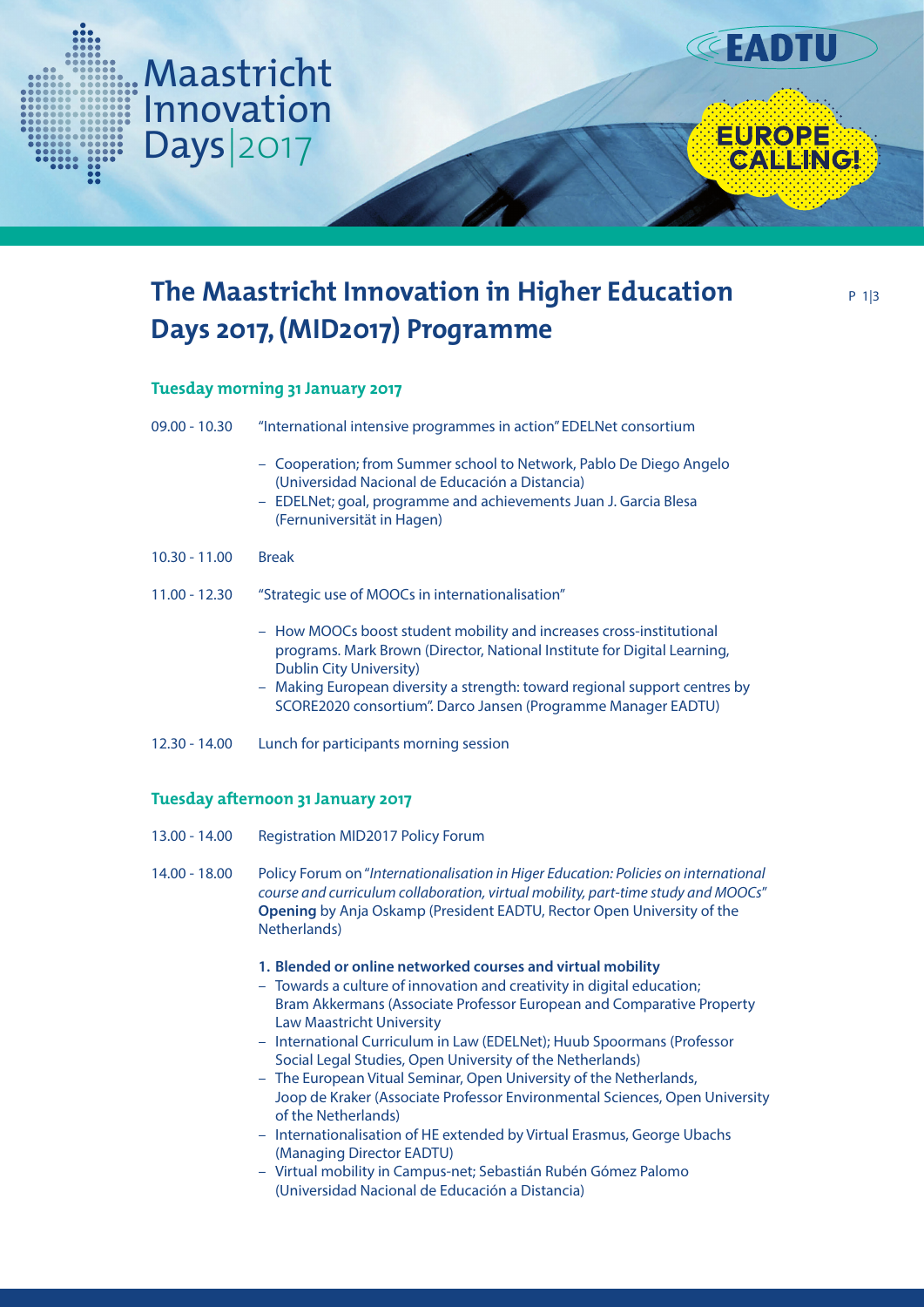



**EUROPE**<br>CALLINGI

P 2|3

### **MID2017 Panel session**

# *Panel members*

- Chair: Alejandro Tiana Ferrer (Vice-President EADTU and Rector UNED, Spain)
- Paul Rullmann (Chair SURF)
- Luc De Schepper (Chair VLIR, Rector Universiteit Hasselt)
- Hildegard Schneider (Dean law faculty Maastricht University)

## 16.00 - 16.30 Break

#### **2. Short learning programs, continuing education and MOOCs**

- Short Learning Programs and international collaboration, Liz Marr (Director of Learning and Teaching Innovation (LTI), The Open University)
- Strategies for international online continuing education and MOOCs, Jan Henk van der Werff (TU Delft)

### **MID2017 Panel session**

*Panel members*

- Chair: Liz Marr (Director of Learning and Teaching Innovation, The Open University UK)
- Marco Kalz (UNESCO chair of Open Oducation, Open University of the Netherlands)
- Marga Pröhl (Director-General EIPA)
- Julie Anderson (Policy Officer Higher Education, European Commission)

### **Closure**

Anja Oskamp (President EADTU, Rector Open University of the Netherlands)

18.00 - 19.00 Networking drink

# **Wednesday morning 1 February 2017**

- 09.00 12.30 "Good practices on international course and curriculum collaboration including virtual mobility", **EDELNet consortium**
	- Good practices on international course and curriculum collaboration, Siemen Buttiëns (KU Leuven)
	- Wearable Tech in Law School Simulations (WeTeLSS), Catalina Goanta, Gwen Noteborn and Bram Akkermans (Maastricht University)
	- International student oriented teaching and blended learning in Law, Michiel van Oosterzee (Open University of the Netherlands)

12.30 - 13.30 Lunch